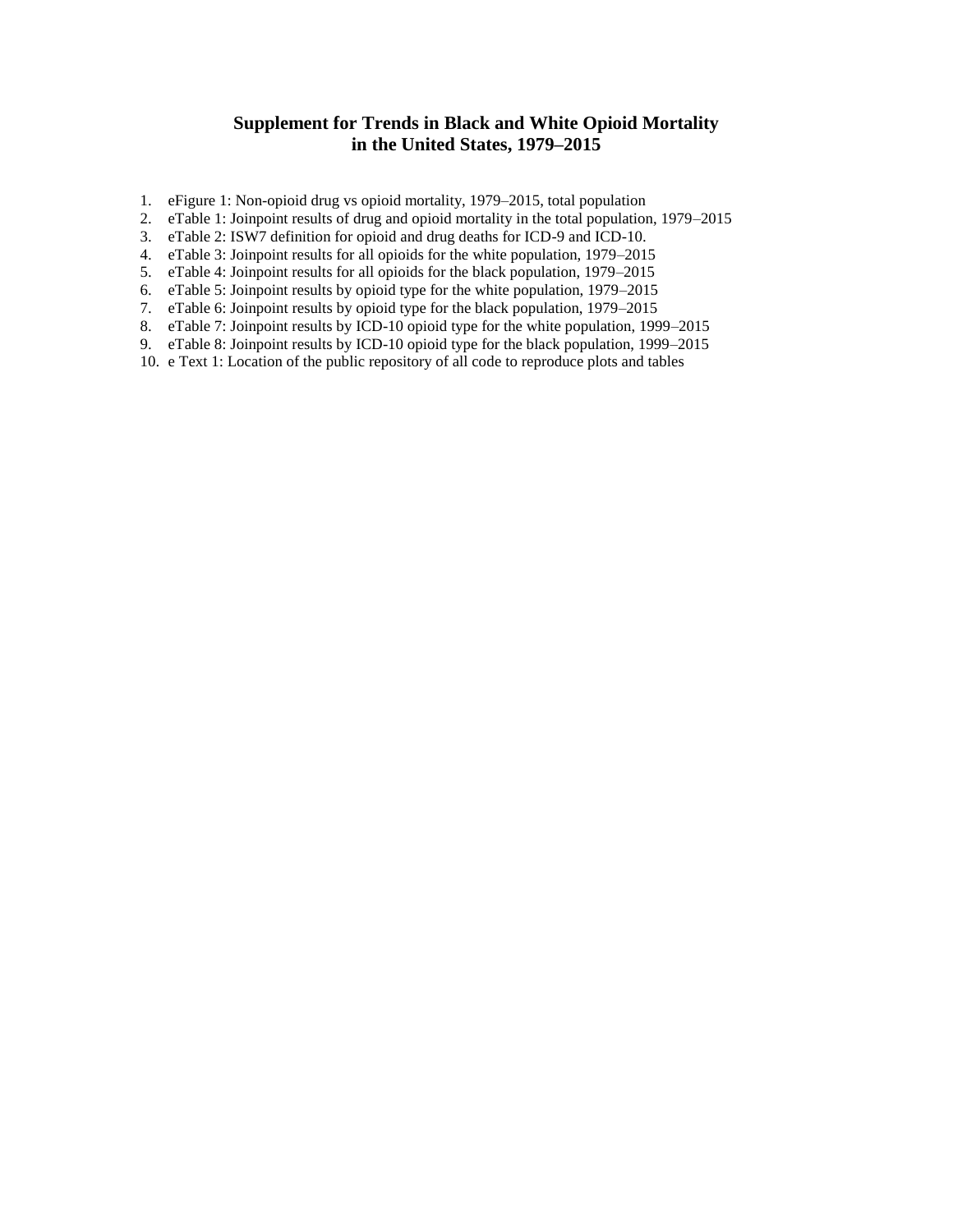

**Web Figure 1. Drug vs Opioid Mortality, 1979–2015, Total Population**

*Circles represent the observed age-standardized rate of non-opioid drug overdoses (green) and opioid overdoses (orange). Vertical lines are the 95% confidence intervals. Lines are joinpoint regression model lines.*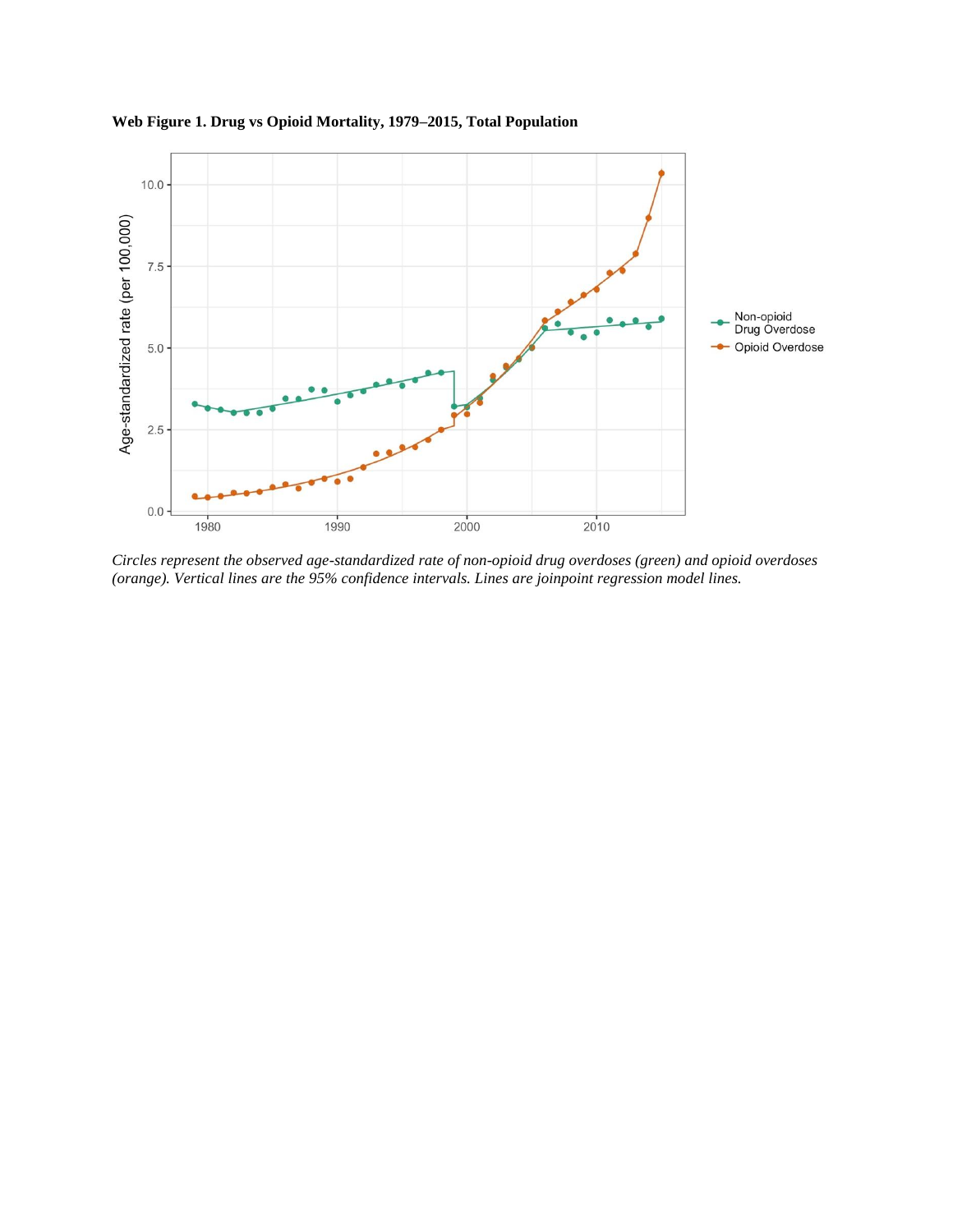### **Web Table 1: Joinpoint Results of Non-Opioid and Opioid Mortality in the Total Population, 1979–2015**

#### **Web Table 1a: Opioid Drug Deaths, Total Population, 1979-2015**

#### **Average APC**

| Time period   Race   Outcome |     |                                           | $\mid$ Average APC (95% CI)   P value |                 |
|------------------------------|-----|-------------------------------------------|---------------------------------------|-----------------|
| 1979-2015                    | All | Opioid drug deaths $  9.50 (8.81, 10.20)$ |                                       | $\vert < 0.001$ |

#### **Joinpoint Summary (Jump model)**

| <b>Time period</b> |     | Race   Outcome     | <b>APC (95% CI)</b> | <b>P</b> value |
|--------------------|-----|--------------------|---------------------|----------------|
| 1979-2006          | All | Opioid drug deaths | 10.47(9.99, 10.95)  | ${}< 0.001$    |
| 2006-2013          | All | Opioid drug deaths | 4.42(2.65, 6.23)    | ${}< 0.001$    |
| 2013-2015          | All | Opioid drug deaths | 14.88 (5.62, 24.96) | $\leq .01$     |

### **Joinpoint Model Estimates**

#### **Estimates**

| Year $(95%$    | <b>Intercept</b> | <b>Intercept P</b> | <b>Slope</b> | <b>Slope P</b> | <b>Change in</b> | <b>Slope Change P</b> |
|----------------|------------------|--------------------|--------------|----------------|------------------|-----------------------|
| CD             | (SE)             | Value              | (SE)         | Value          | Slope (SE)       | <b>Value</b>          |
| 1979 (Starting | $-198.01$        | < 0.001            | 0.10         | < 0.001        | <b>NA</b>        | NA                    |
| year)          | (4.26)           |                    | (0.00)       |                |                  |                       |
| 2006 (2004,    | $-85.08$         | < 0.001            | 0.04         | < 0.001        | $-0.06(0.01)$    | < 0.001               |
| 2008)          | (16.83)          |                    | (0.01)       |                |                  |                       |
| 2013 (2011,    | $-277.30$        | < 0.01             | 0.14         | < 0.01         | 0.10(0.04)       | < 0.05                |
| 2013)          | (82.79)          |                    | (0.04)       |                |                  |                       |

| <b>Outcome</b>   | <b>Race</b> | Obs.<br>(N) | <b>Parameters</b> | Degrees of<br>Freedom | Sum of squared<br>errors | <b>Mean squared</b><br>error |
|------------------|-------------|-------------|-------------------|-----------------------|--------------------------|------------------------------|
| Opioid<br>deaths | All         | 37          |                   |                       | 712.537                  | 22.98506                     |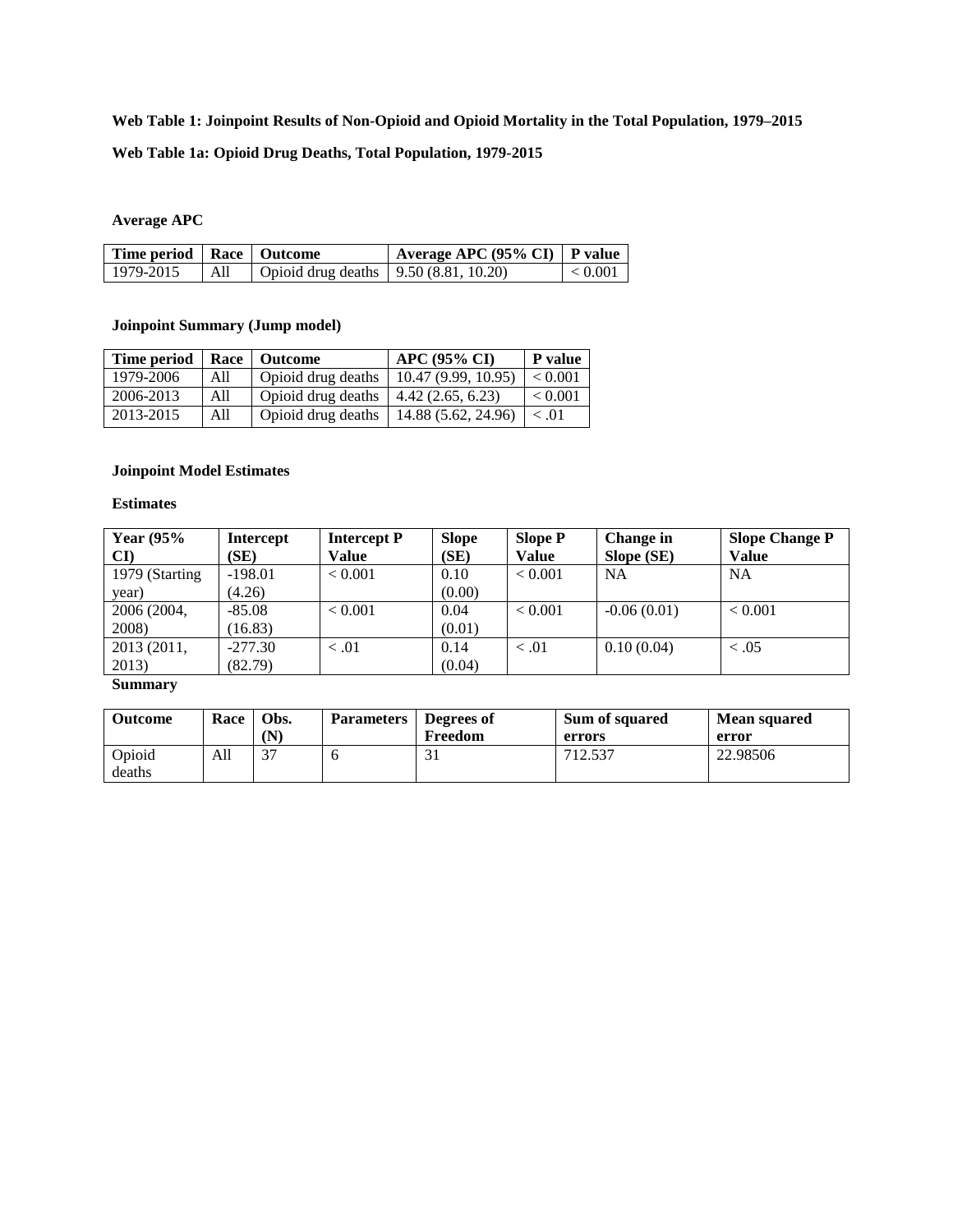### **Web Table 1b: Non-Opioid Drug Deaths, Total Population, 1979-2015**

### **Average APC**

| Time period   Race   Outcome |                 |                                                  | $\mid$ Average APC (95% CI)   P value |         |
|------------------------------|-----------------|--------------------------------------------------|---------------------------------------|---------|
| 1979-2015                    | $\overline{AB}$ | Non-opioid drug deaths $\vert$ 2.47 (1.30, 3.65) |                                       | < 0.001 |

# **Joinpoint Summary (Jump model)**

| Time period | Race | <b>Outcome</b>         | <b>APC (95% CI)</b>      | P value     |
|-------------|------|------------------------|--------------------------|-------------|
| 1979-1982   | All  | Non-opioid drug deaths | $-2.42(-12.77, 9.15)$    | $= 0.66$    |
| 1982-2000   | All  | Non-opioid drug deaths | 2.12(1.43, 2.83)         | ${}< 0.001$ |
| 2000-2006   | All  | Non-opioid drug deaths | 9.16(5.26, 13.20)        | ${}< 0.001$ |
| 2006-2015   | All  | Non-opioid drug deaths | $0.53$ ( $-0.70$ , 1.78) | $= 0.39$    |

### **Joinpoint Model Estimates**

### **Estimates**

| Year $(95%$    | <b>Intercept</b> | <b>Intercept P</b> | <b>Slope</b> | <b>Slope P</b> | Change in     | <b>Slope Change P</b> |
|----------------|------------------|--------------------|--------------|----------------|---------------|-----------------------|
| CI)            | (SE)             | Value              | (SE)         | <b>Value</b>   | Slope (SE)    | <b>Value</b>          |
| 1979 (Starting | 49.75            | $= 0.65$           | $-0.02$      | $= 0.66$       | <b>NA</b>     | <b>NA</b>             |
| year)          | (108.00)         |                    | (0.05)       |                |               |                       |
| 1982 (1981,    | $-40.55(6.64)$   | < 0.001            | 0.02         | ${}< 0.001$    | 0.05(0.05)    | $= 0.41$              |
| 2001)          |                  |                    | (0.00)       |                |               |                       |
| 2000 (1996,    | $-173.82$        | < 0.001            | 0.09         | ${}< 0.001$    | 0.07(0.02)    | < 0.01                |
| 2007)          | (35.42)          |                    | (0.02)       |                |               |                       |
| 2006 (2004,    | $-8.64(12.09)$   | $= 0.48$           | 0.01         | $= 0.39$       | $-0.08(0.02)$ | ${}_{< 0.001}$        |
| 2013)          |                  |                    | (0.01)       |                |               |                       |

| <b>Outcome</b>            | Race | Obs.<br>(N | <b>Parameters</b> | Degrees of<br>Freedom | <b>Sum of squared</b><br>errors | <b>Mean squared</b><br>error |
|---------------------------|------|------------|-------------------|-----------------------|---------------------------------|------------------------------|
| Non-opioid drug<br>deaths | All  | 37         |                   | 29                    | 366.5493                        | 12.63963                     |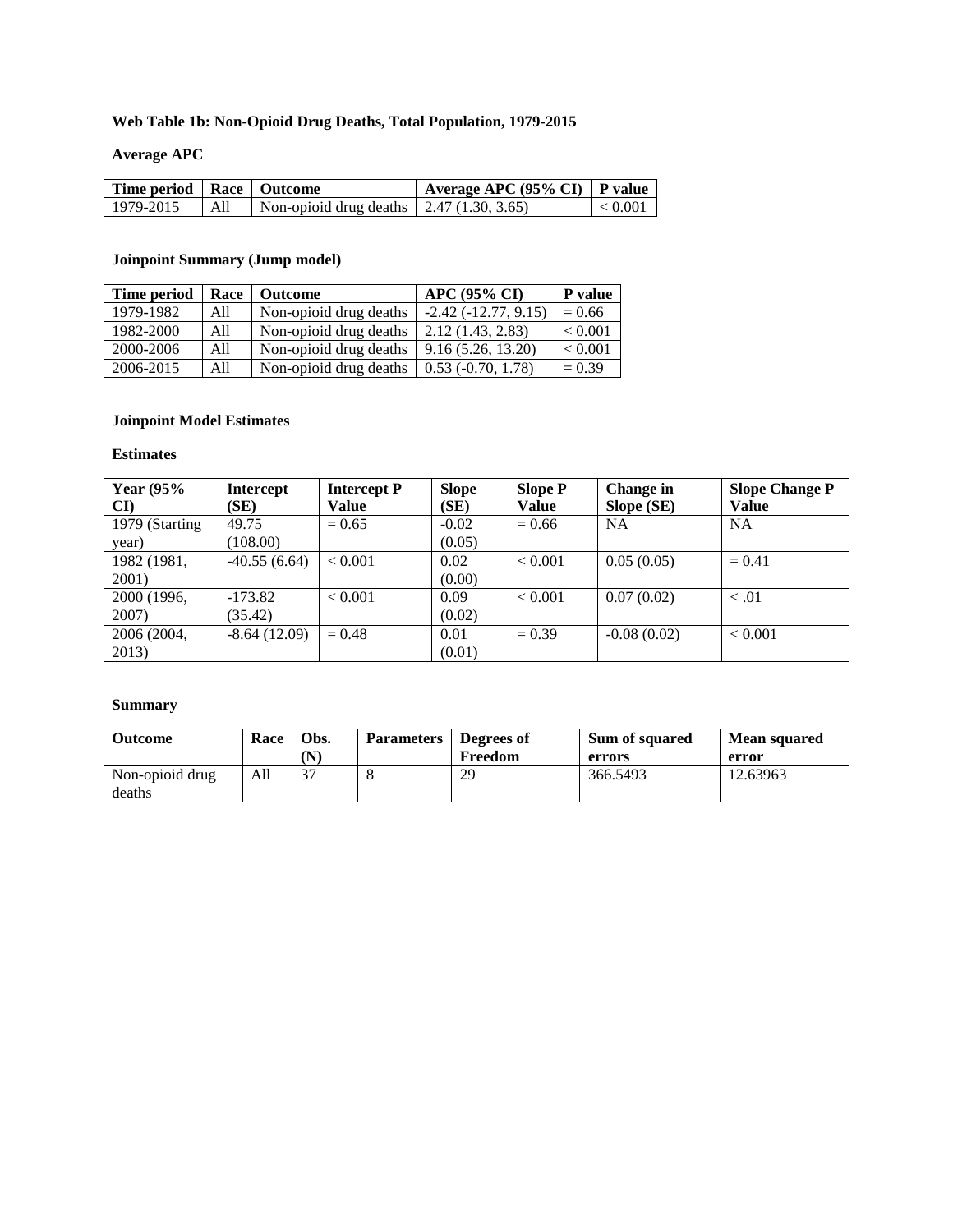### **Web Table 2: Definition of Opioid and Drug Deaths for ICD-9 and ICD-10**

|         | $ICD-9a$                                                                                                                |                                               |
|---------|-------------------------------------------------------------------------------------------------------------------------|-----------------------------------------------|
|         | External Injury Code                                                                                                    | Nature of Injury Code                         |
|         | E850-E858, E950(.0-.5), E962.0, E980(.0-                                                                                | 909(.0,-.5), 960-979, 995 (.2, .4, .86, .89), |
| Drugs   | .5)                                                                                                                     | $999(.4-.7)$                                  |
| Opioids | $E850(.0-.2)$                                                                                                           | 965.0                                         |
|         |                                                                                                                         |                                               |
|         | $ICD-10^b$                                                                                                              |                                               |
|         | <b>Underlying Cause</b>                                                                                                 | <b>Contributory Cause</b>                     |
| Drugs   |                                                                                                                         | T36-T50.9                                     |
| Opioids | X40-X44, X60-X64, X85, Y10-Y14                                                                                          | $T40(.0-.4,.6)$                               |
|         |                                                                                                                         |                                               |
|         | ${}^{\circ}$ ICD-9 definitions need only one of the codes from either column to be classified as a drug or opioid death |                                               |
|         | $\degree$ ICD-10 definitions require one code from each column to be classified as a drug or opioid death               |                                               |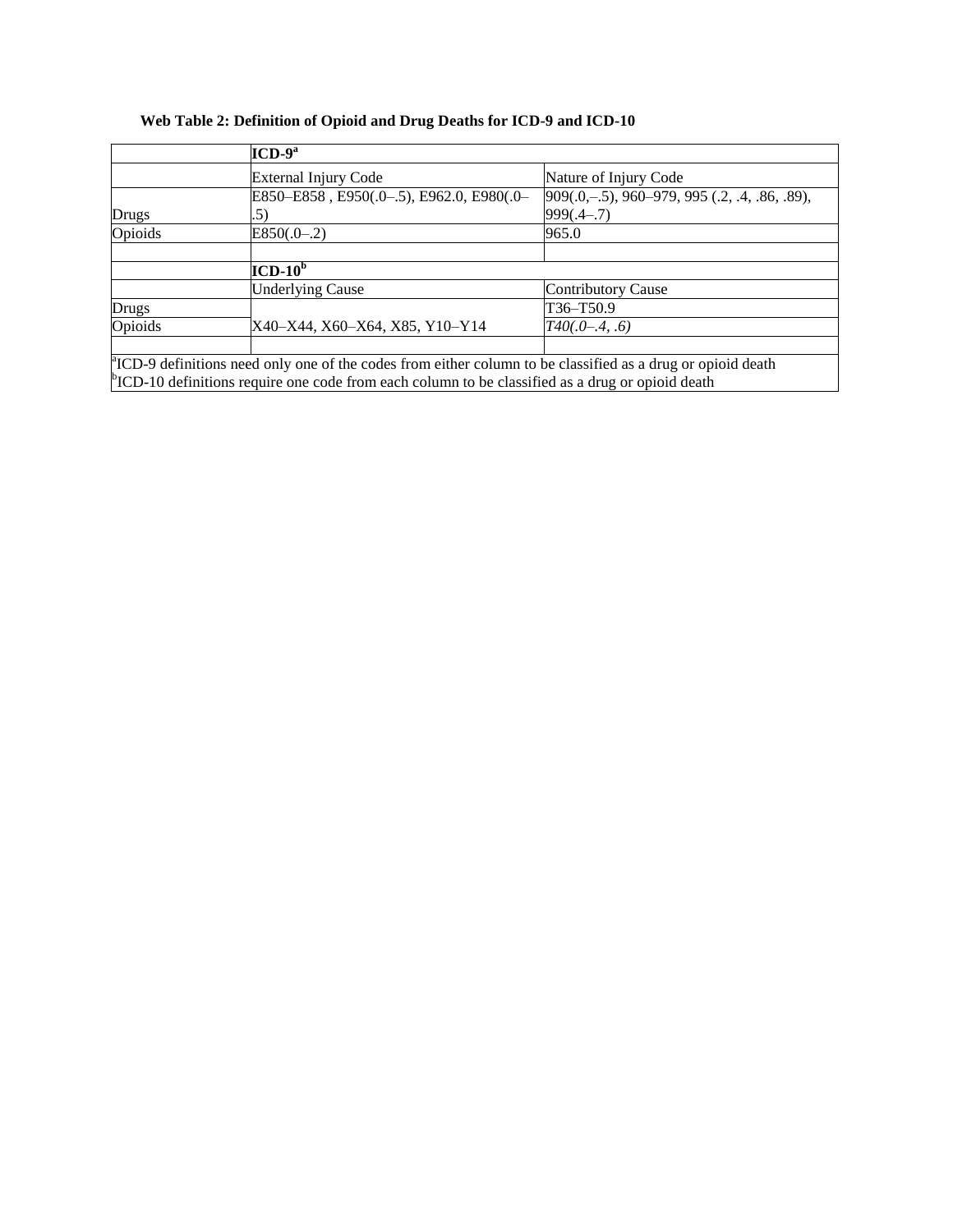### **Web Table 3: Joinpoint Results for all Opioids for the White Population, 1979–2015**

# **Average APC**

| Race   Outcome                    |  | Time period   Average APC (95% CI)   P value |           |
|-----------------------------------|--|----------------------------------------------|-----------|
| White   Opioid deaths   1979-2015 |  | 9.90(8.77, 11.05)                            | $< 0.001$ |

#### **Joinpoint Summary (Jump model)**

| Race  | <b>Outcome</b> | Time period | <b>APC (95% CI)</b>  | $P$ value      |
|-------|----------------|-------------|----------------------|----------------|
| White | Opioid deaths  | 1979-1989   | 8.32 (4.98, 11.77)   | ${}_{< 0.001}$ |
| White | Opioid deaths  | 1989-2006   | 12.53 (11.73, 13.33) | < 0.001        |
| White | Opioid deaths  | 2006-2013   | 4.63(2.91, 6.39)     | < 0.001        |
| White | Opioid deaths  | 2013-2015   | 14.81 (5.75, 24.65)  | $\leq .01$     |

# **Joinpoint Model Estimates**

#### **Estimates**

| <b>Year (95%)</b><br>$\mathbf{C}\mathbf{I}$ | <b>Intercept</b><br>(SE) | Intercept $P$<br>Value | <b>Slope</b><br>(SE) | Slope $P$<br><b>Value</b> | Change in<br>Slope (SE) | Slope Change $P$<br><b>Value</b> |
|---------------------------------------------|--------------------------|------------------------|----------------------|---------------------------|-------------------------|----------------------------------|
| 1979 (Starting<br>year)                     | $-159.14$<br>(30.27)     | < 0.001                | 0.08<br>(0.02)       | < 0.001                   | <b>NA</b>               | <b>NA</b>                        |
| 1989 (1981,<br>2007)                        | $-234.84$<br>(6.93)      | < 0.001                | 0.12<br>(0.00)       | < 0.001                   | 0.04(0.02)              | < 0.05                           |
| 2006 (2004,<br>2010)                        | $-88.93$<br>(16.26)      | < 0.001                | 0.05<br>(0.01)       | < 0.001                   | $-0.07(0.01)$           | < 0.001                          |
| 2013 (2011,<br>2013)                        | $-275.89$<br>(80.58)     | < 0.01                 | 0.14<br>(0.04)       | < 0.01                    | 0.09(0.04)              | < 0.05                           |

| Outcome       | Race  | Obs.<br>(N) | <b>Parameters</b> | Degrees of<br>Freedom | Sum of squared<br>errors | <b>Mean squared</b><br>error |
|---------------|-------|-------------|-------------------|-----------------------|--------------------------|------------------------------|
| Opioid deaths | White | 37          |                   | 29                    | 558.3175                 | 19.25233                     |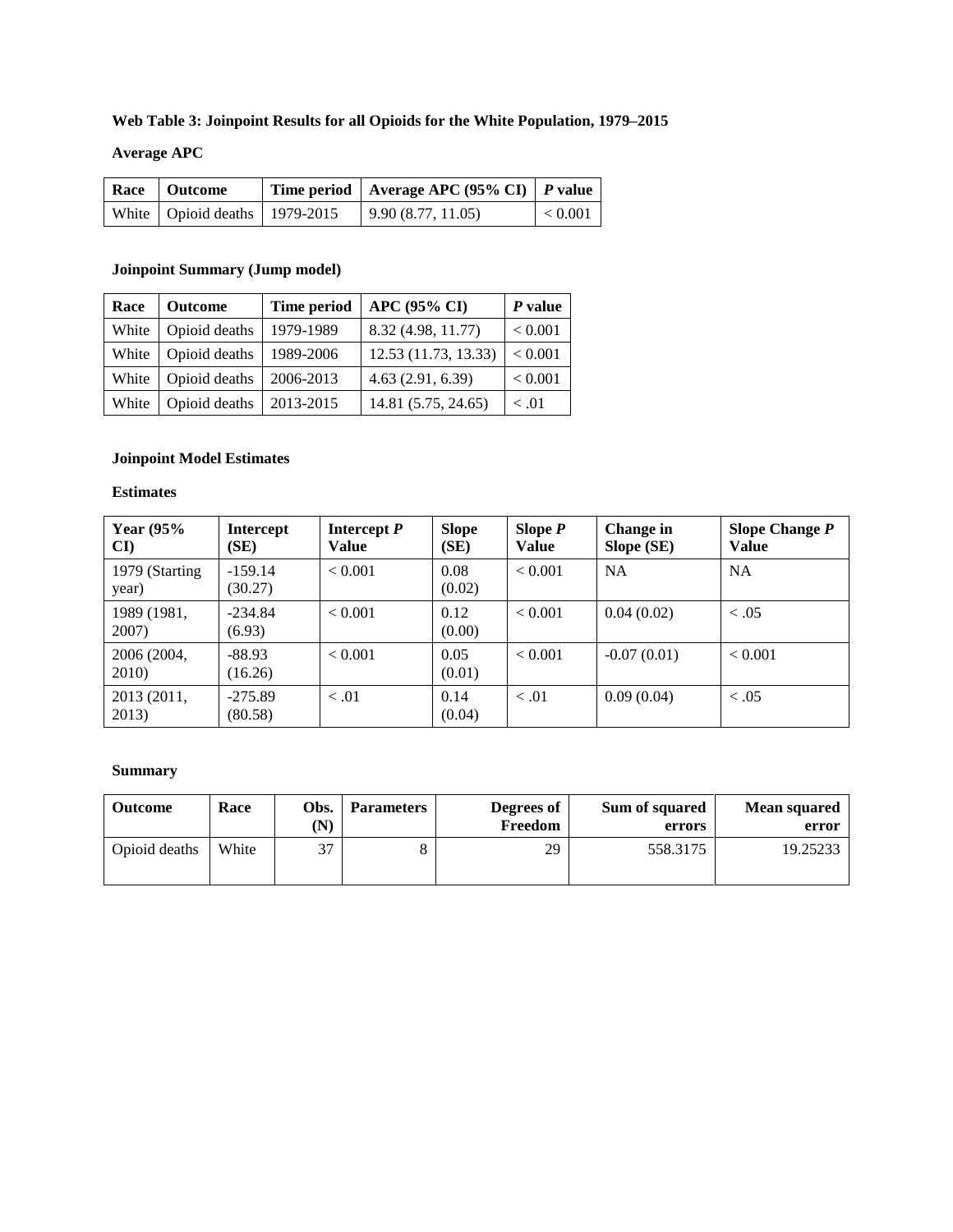### **Web Table 4: Joinpoint Results for all Opioids for the Black Population, 1979–2015**

## **Average APC**

| Race   Outcome                    | Time period   Average APC (95% CI)   P value |         |
|-----------------------------------|----------------------------------------------|---------|
| Black   Opioid deaths   1979-2015 | 6.22(5.13, 7.31)                             | < 0.001 |

#### **Joinpoint Summary (Jump model)**

| Race   Outcome                    |           | Time period   APC $(95\% \text{ CI})$ | $P$ value |
|-----------------------------------|-----------|---------------------------------------|-----------|
| Black   Opioid deaths             | 1979-1994 | 10.88 (8.82, 12.98)                   | < 0.001   |
| Black   Opioid deaths   1994-2011 |           | $0.10(-0.79, 1.00)$                   | $= 0.81$  |
| Black   Opioid deaths   2011-2015 |           | 16.31 (10.26, 22.69) $ $ < 0.001      |           |

# **Joinpoint Model Estimates**

#### **Estimates**

| Year $(95%$<br>CI)      | Intercept<br>(SE)    | Intercept $P$<br>Value | <b>Slope</b><br>(SE) | Slope $P$<br><b>Value</b> | Change in<br>Slope (SE) | Slope Change $P$<br><b>Value</b> |
|-------------------------|----------------------|------------------------|----------------------|---------------------------|-------------------------|----------------------------------|
| 1979 (Starting<br>year) | $-204.91$<br>(18.25) | < 0.001                | 0.10<br>(0.01)       | < 0.001                   | NA                      | <b>NA</b>                        |
| 1994 (1992,<br>1996)    | $-1.03(8.78)$        | $= 0.91$               | 0.00<br>(0.00)       | $= 0.82$                  | $-0.10(0.01)$           | < 0.001                          |
| 2011 (2009,<br>2013)    | $-302.77$<br>(52.58) | < 0.001                | 0.15<br>(0.03)       | < 0.001                   | 0.15(0.03)              | < 0.001                          |

| <b>Outcome</b>   | Race         | Obs.<br>(N) | <b>Parameters</b> Degrees of | Freedom | <b>Sum of squared</b><br>errors | <b>Mean squared</b><br>error |
|------------------|--------------|-------------|------------------------------|---------|---------------------------------|------------------------------|
| Opioid<br>deaths | <b>Black</b> | 37          |                              |         | 156.1592                        | 5.037392                     |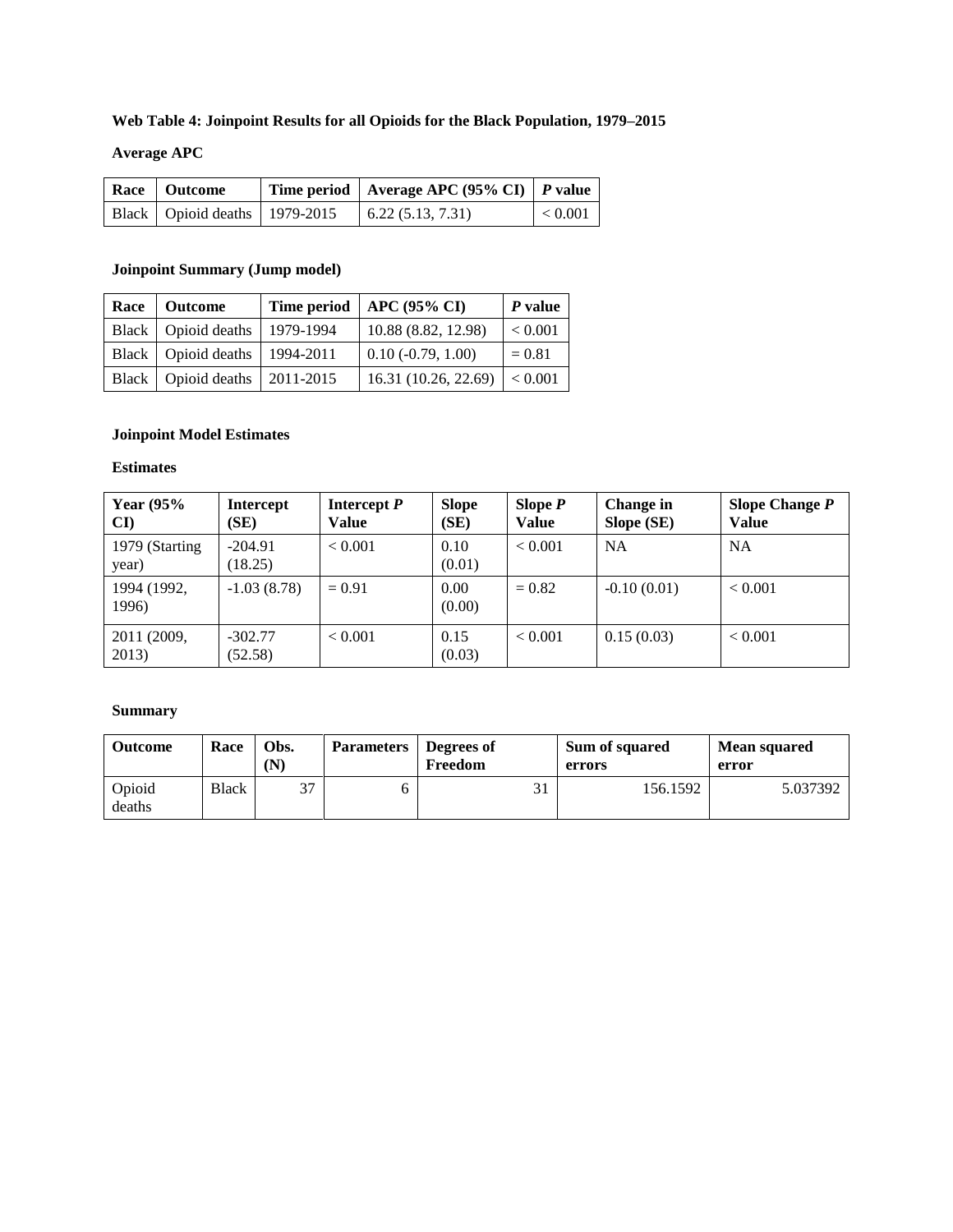### **Web Table 5: Joinpoint Results by Opioid Type for the White Population, 1979–2015**

### **Average APC**

| Race | <b>Outcome</b>                                       |           | Time period   Average APC (95% CI)   P value |                |
|------|------------------------------------------------------|-----------|----------------------------------------------|----------------|
|      | White   Heroin                                       | 1979-2015 | $\mid$ 11.86 (9.96, 13.80)                   | ${}_{< 0.001}$ |
|      | White   Methadone                                    | 1979-2015 | $1.68(-0.46, 3.87)$                          | $= 0.12$       |
|      | White   Non-heroin, non-methadone opioid   1979-2015 |           | 9.33 (3.91, 15.04)                           | < 0.01         |

### **Joinpoint Summary (Jump model)**

| Race  | <b>Outcome</b>                   | Time period | APC (95% CI)              | P value  |
|-------|----------------------------------|-------------|---------------------------|----------|
| White | Heroin                           | 1979-1998   | 11.49 (9.97, 13.05)       | < 0.001  |
| White | Heroin                           | 1998-2005   | $0.55$ (-4.64, 6.03)      | $= 0.83$ |
| White | Heroin                           | 2005-2010   | 12.38 (3.20, 22.37)       | < 0.01   |
| White | Heroin                           | 2010-2015   | 30.88 (26.32, 35.59)      | < 0.001  |
| White | Methadone                        | 1979-1988   | $-1.78(-6.27, 2.93)$      | $= 0.43$ |
| White | Methadone                        | 1988-1998   | $-9.20(-14.53, -3.53)$    | < 0.01   |
| White | Methadone                        | 1998-2003   | 43.04 (37.05, 49.28)      | < 0.001  |
| White | Methadone                        | 2003-2006   | 20.34 (11.60, 29.76)      | < 0.001  |
| White | Methadone                        | 2006-2011   | $-5.37$ $(-7.41, -3.28)$  | < 0.001  |
| White | Methadone                        | 2011-2015   | $-8.19(-10.57, -5.75)$    | < 0.001  |
| White | Non-heroin, non-methadone opioid | 1979-1990   | 7.54(1.68, 13.75)         | < 0.05   |
| White | Non-heroin, non-methadone opioid | 1990-1993   | 23.22 (-30.37, 118.07)    | $= 0.46$ |
| White | Non-heroin, non-methadone opioid | 1993-2010   | 9.09 (7.88, 10.32)        | < 0.001  |
| White | Non-heroin, non-methadone opioid | 2010-2013   | $-1.03$ $(-17.17, 18.25)$ | $= 0.91$ |
| White | Non-heroin, non-methadone opioid | 2013-2015   | 18.38 (0.94, 38.84)       | < 0.05   |

### **Joinpoint Model Estimates**

| <b>Outcome</b> | Year $(95%$<br>$\mathbf{C}\mathbf{I}$ | <b>Intercept</b><br>(SE) | Intercept $P$<br><b>Value</b> | <b>Slope</b><br>(SE) | Slope $P$<br><b>Value</b> | <b>Change</b> in<br>Slope (SE) | <b>Slope</b><br>Change $P$<br><b>Value</b> |
|----------------|---------------------------------------|--------------------------|-------------------------------|----------------------|---------------------------|--------------------------------|--------------------------------------------|
| Heroin         | 1979<br>(Starting)<br>year)           | $-217.34$<br>(13.38)     | < 0.001                       | 0.11<br>(0.01)       | < 0.001                   | <b>NA</b>                      | <b>NA</b>                                  |
| Heroin         | 1998 (1994,<br>2003)                  | $-10.95$<br>(51.60)      | $= 0.83$                      | 0.01<br>(0.03)       | $= 0.83$                  | $-0.10(0.03)$                  | < 0.001                                    |
| Heroin         | 2005 (2000,<br><b>2010</b>            | $-233.86$<br>(83.21)     | < 0.01                        | 0.12<br>(0.04)       | < 0.01                    | 0.11(0.05)                     | < 0.05                                     |
| Heroin         | 2010 (2008,<br>2013)                  | $-540.15$<br>(34.67)     | < 0.001                       | 0.27<br>(0.02)       | < 0.001                   | 0.15(0.04)                     | < 0.01                                     |
| Methadone      | 1979<br>(Starting                     | 32.54                    | $= 0.47$                      | $-0.02$              | $= 0.43$                  | <b>NA</b>                      | <b>NA</b>                                  |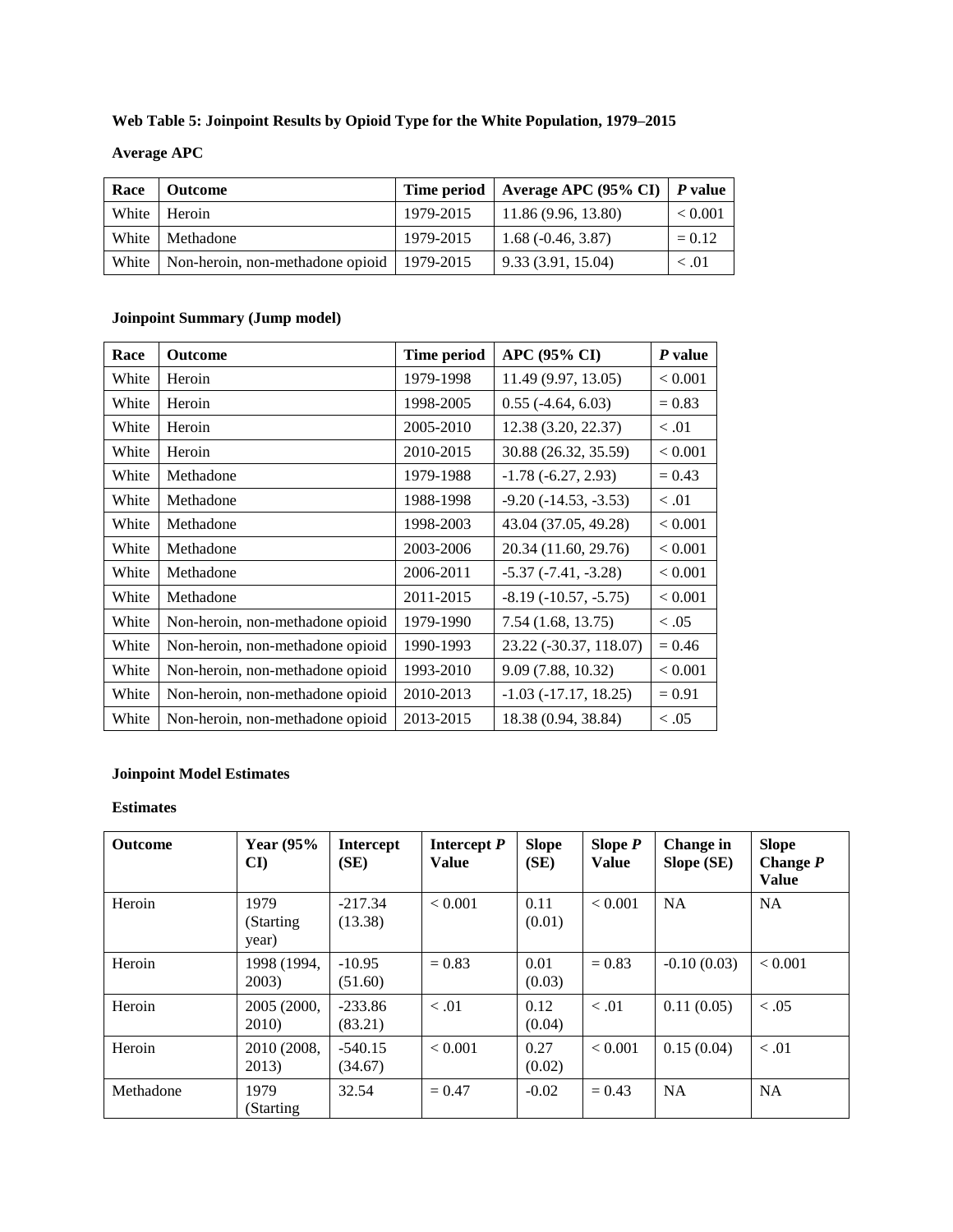|                                      | year)                       | (44.50)               |          | (0.02)            |          |               |           |
|--------------------------------------|-----------------------------|-----------------------|----------|-------------------|----------|---------------|-----------|
| Methadone                            | 1988 (1981,<br>2000)        | 188.61<br>(57.80)     | < 0.01   | $-0.10$<br>(0.03) | < 0.01   | $-0.08(0.04)$ | < 0.05    |
| Methadone                            | 1998 (1984,<br>2004)        | $-719.31$<br>(40.99)  | < 0.001  | 0.36<br>(0.02)    | < 0.001  | 0.45(0.04)    | < 0.001   |
| Methadone                            | 2003 (1995,<br>2007)        | $-373.23$<br>(72.42)  | < 0.001  | 0.19<br>(0.04)    | < 0.001  | $-0.17(0.04)$ | < 0.001   |
| Methadone                            | 2006 (2001,<br>2010)        | 108.82<br>(21.00)     | < 0.001  | $-0.06$<br>(0.01) | < 0.001  | $-0.24(0.04)$ | < 0.001   |
| Methadone                            | 2011 (2005,<br>2013)        | 169.73<br>(25.36)     | < 0.001  | $-0.09$<br>(0.01) | < 0.001  | $-0.03(0.02)$ | $= 0.08$  |
| Non-heroin, non-<br>methadone opioid | 1979<br>(Starting)<br>year) | $-145.49$<br>(53.82)  | < 0.05   | 0.07<br>(0.03)    | < 0.05   | <b>NA</b>     | <b>NA</b> |
| Non-heroin, non-<br>methadone opioid | 1990 (1981,<br>1992)        | $-416.28$<br>(549.57) | $= 0.46$ | 0.21<br>(0.28)    | $= 0.46$ | 0.14(0.28)    | $= 0.63$  |
| Non-heroin, non-<br>methadone opioid | 1993 (1991,<br>2003)        | $-173.59$<br>(10.80)  | < 0.001  | 0.09<br>(0.01)    | < 0.001  | $-0.12(0.28)$ | $= 0.66$  |
| Non-heroin, non-<br>methadone opioid | 2010 (2007,<br>2010)        | 22.21<br>(173.05)     | $= 0.90$ | $-0.01$<br>(0.09) | $= 0.91$ | $-0.10(0.09)$ | $= 0.27$  |
| Non-heroin, non-<br>methadone opioid | 2013 (2012,<br>2013)        | $-338.32$<br>(155.22) | < 0.05   | 0.17<br>(0.08)    | < 0.05   | 0.18(0.12)    | $= 0.13$  |

| <b>Outcome</b>                       | Race  | Obs.<br>(N) | <b>Parameters</b> | Degrees of<br>Freedom | Sum of squared<br>errors | <b>Mean squared</b><br>error |
|--------------------------------------|-------|-------------|-------------------|-----------------------|--------------------------|------------------------------|
| Heroin                               | White | 37          |                   | 29                    | 580.29124                | 20.010043                    |
| Methadone                            | White | 37          | 12                | 25                    | 80.12523                 | 3.205009                     |
| Non-heroin, non-<br>methadone opioid | White | 37          | 10                | 27                    | 246.14265                | 9.116394                     |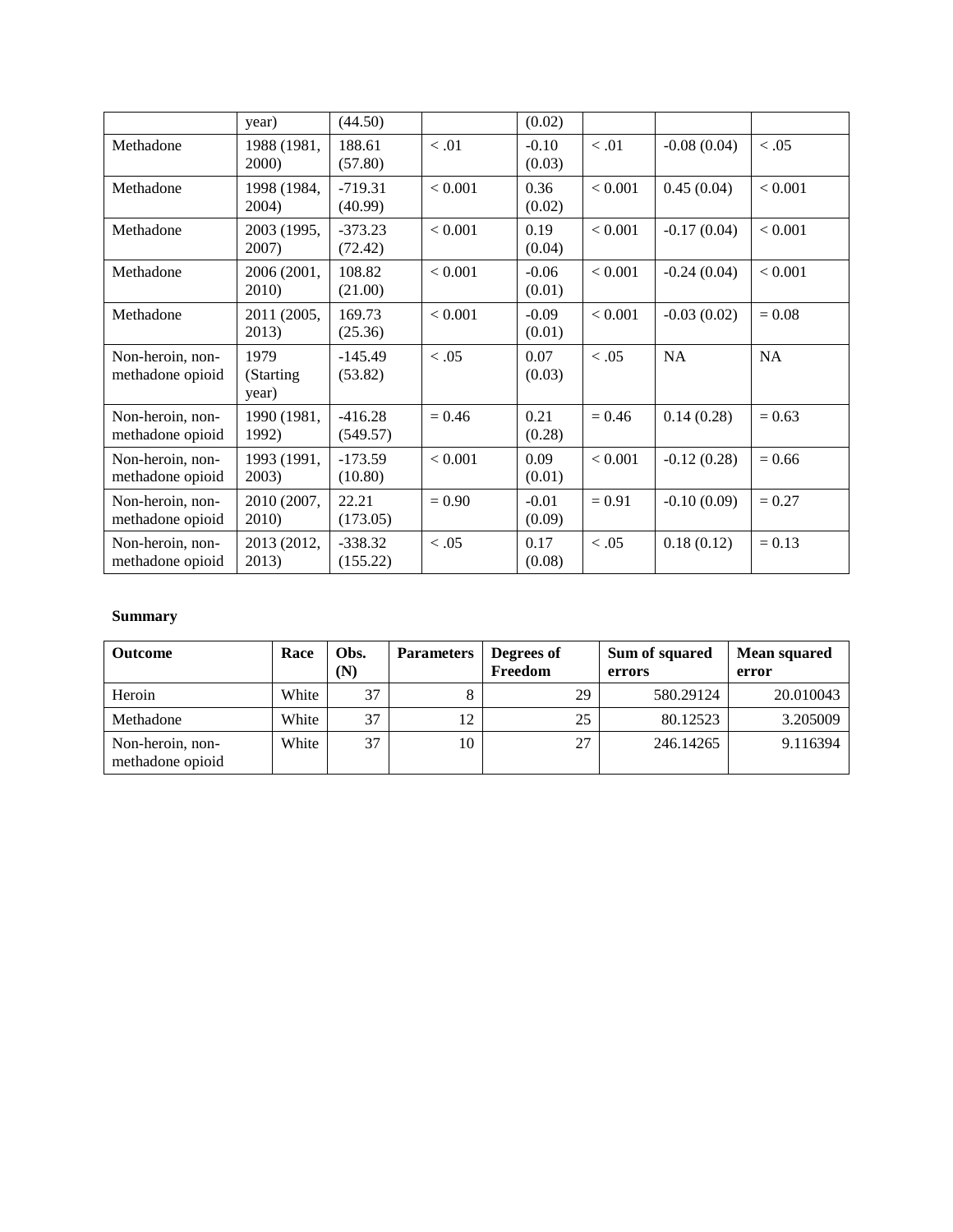### **Web Table 6: Joinpoint results by opioid type for the black population, 1979–2015**

## **Average APC**

| Race | Outcome                                              |           | Time period   Average APC (95% CI)   P value |                |
|------|------------------------------------------------------|-----------|----------------------------------------------|----------------|
|      | Black Heroin                                         | 1979-2015 | 7.32(6.01, 8.64)                             | ${}_{< 0.001}$ |
|      | Black   Methadone                                    | 1979-2015 | $-1.06(-5.05, 3.10)$                         | $= 0.61$       |
|      | Black   Non-heroin, non-methadone opioid   1979-2015 |           | 7.18 (4.84, 9.56)                            | ${}_{< 0.001}$ |

### **Joinpoint Summary (Jump model)**

| Race         | <b>Outcome</b>                   | <b>Time period</b> | <b>APC (95% CI)</b>      | P value  |
|--------------|----------------------------------|--------------------|--------------------------|----------|
| <b>Black</b> | Heroin                           | 1979-1995          | 7.60(5.56, 9.69)         | < 0.001  |
| <b>Black</b> | Heroin                           | 1995-2010          | $-0.44$ $(-1.99, 1.13)$  | $= 0.57$ |
| <b>Black</b> | Heroin                           | 2010-2015          | 33.28 (26.73, 40.16)     | < 0.001  |
| <b>Black</b> | Methadone                        | 1979-1987          | 1.98 (-8.99, 14.27)      | $= 0.72$ |
| <b>Black</b> | Methadone                        | 1987-1999          | $-12.56(-20.04, -4.38)$  | < 0.01   |
| <b>Black</b> | Methadone                        | 1999-2006          | 23.62 (18.11, 29.39)     | < 0.001  |
| <b>Black</b> | Methadone                        | 2006-2009          | $-9.43$ $(-25.11, 9.55)$ | $= 0.29$ |
| <b>Black</b> | Methadone                        | 2009-2015          | $-1.91(-5.17, 1.46)$     | $= 0.25$ |
| <b>Black</b> | Non-heroin, non-methadone opioid | 1979-1994          | 14.52 (10.31, 18.89)     | < 0.001  |
| <b>Black</b> | Non-heroin, non-methadone opioid | 1994-2013          | $-0.66$ $(-1.93, 0.62)$  | $= 0.30$ |
| <b>Black</b> | Non-heroin, non-methadone opioid | 2013-2015          | 34.13 (1.58, 77.11)      | < .05    |

#### **Joinpoint Model Estimates**

| Outcome   | Year $(95%$<br>CI)          | <b>Intercept</b><br>(SE) | Intercept $P$<br>Value | <b>Slope</b><br>(SE) | Slope $P$<br><b>Value</b> | Change in<br>Slope (SE) | <b>Slope</b><br>Change $P$<br><b>Value</b> |
|-----------|-----------------------------|--------------------------|------------------------|----------------------|---------------------------|-------------------------|--------------------------------------------|
| Heroin    | 1979<br>(Starting)<br>year) | $-146.05$<br>(18.64)     | < 0.001                | 0.07<br>(0.01)       | < 0.001                   | <b>NA</b>               | <b>NA</b>                                  |
| Heroin    | 1995 (1993,<br>2002)        | 8.94<br>(15.36)          | $= 0.57$               | $-0.00$<br>(0.01)    | $= 0.57$                  | $-0.08(0.01)$           | < 0.001                                    |
| Heroin    | 2010 (2009,<br>2011)        | $-577.34$<br>(49.60)     | < 0.001                | 0.29<br>(0.02)       | < 0.001                   | 0.29(0.03)              | < 0.001                                    |
| Methadone | 1979<br>(Starting)<br>year) | $-41.85$<br>(109.05)     | $= 0.70$               | 0.02<br>(0.06)       | $= 0.72$                  | <b>NA</b>               | <b>NA</b>                                  |
| Methadone | 1987 (1981,<br>2001)        | 263.87<br>(86.12)        | < 0.01                 | $-0.13$<br>(0.04)    | < 0.01                    | $-0.15(0.07)$           | < 0.05                                     |
| Methadone | 1999 (1984,<br>2007)        | $-428.36$<br>(44.14)     | < 0.001                | 0.21<br>(0.02)       | < 0.001                   | 0.35(0.05)              | < 0.001                                    |
| Methadone | 2006 (1993,                 | 195.63                   | $= 0.30$               | $-0.10$              | $= 0.29$                  | $-0.31(0.09)$           | < 0.01                                     |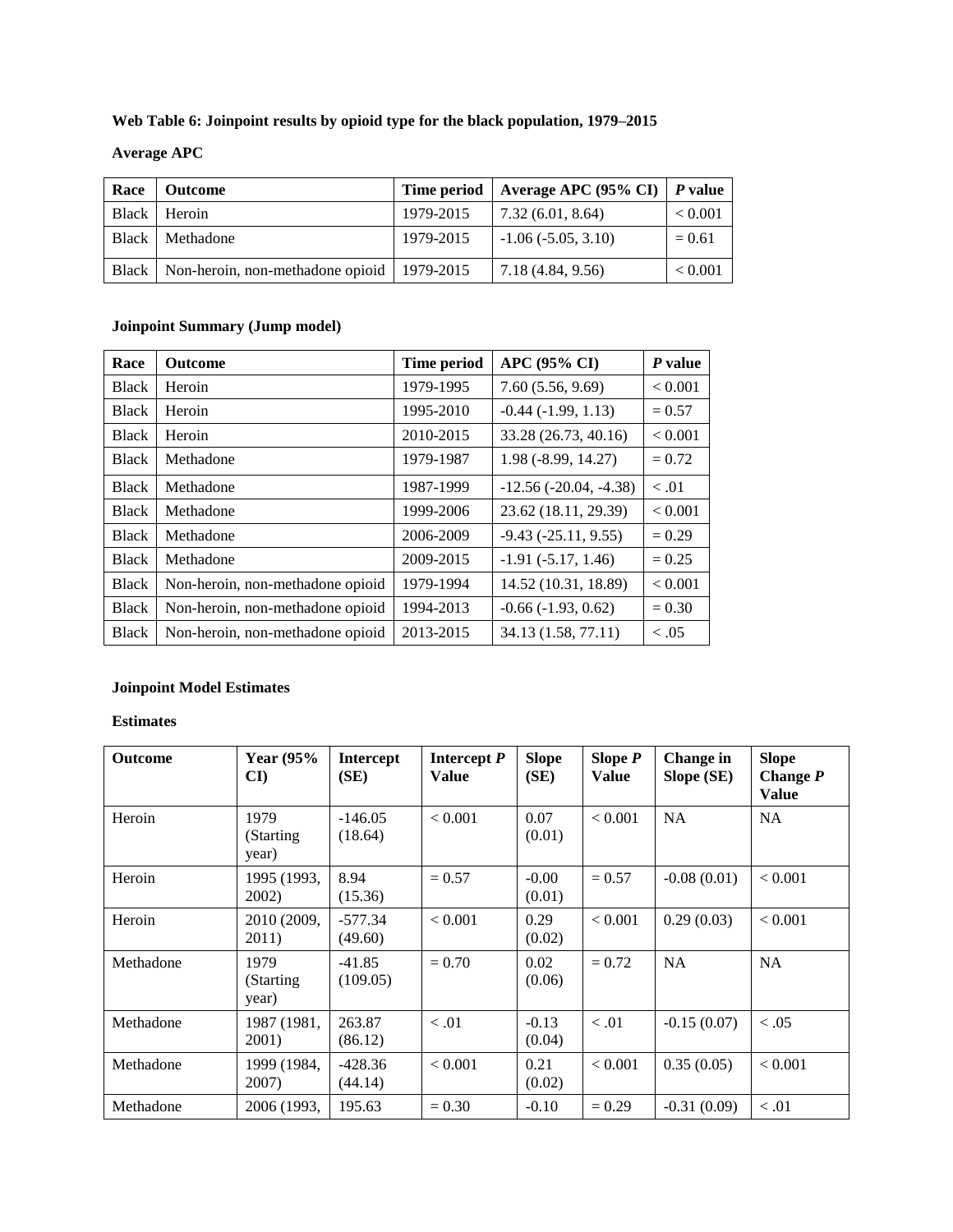|                                      | 2010)                       | (184.55)              |          | (0.09)            |          |               |           |
|--------------------------------------|-----------------------------|-----------------------|----------|-------------------|----------|---------------|-----------|
| Methadone                            | 2009 (2004,<br>2013)        | 35.46<br>(32.84)      | $= 0.29$ | $-0.02$<br>(0.02) | $= 0.25$ | 0.08(0.09)    | $= 0.40$  |
| Non-heroin, non-<br>methadone opioid | 1979<br>(Starting)<br>year) | $-269.81$<br>(36.40)  | < 0.001  | 0.14<br>(0.02)    | < 0.001  | <b>NA</b>     | <b>NA</b> |
| Non-heroin, non-<br>methadone opioid | 1994 (1992,<br>1996)        | 13.83<br>(12.58)      | $= 0.28$ | $-0.01$<br>(0.01) | $= 0.30$ | $-0.14(0.02)$ | < 0.001   |
| Non-heroin, non-<br>methadone opioid | 2013 (2009,<br>2013)        | $-590.71$<br>(273.79) | $-.05$   | 0.29<br>(0.14)    | < .05    | 0.30(0.14)    | < 0.05    |

| <b>Outcome</b>                       | Race         | Obs.<br>(N) | <b>Parameters</b> | Degrees of<br>Freedom | Sum of squared<br>errors | <b>Mean squared</b><br>error |
|--------------------------------------|--------------|-------------|-------------------|-----------------------|--------------------------|------------------------------|
| Heroin                               | Black        | 37          |                   | 31                    | 96.48112                 | 3.112294                     |
| Methadone                            | <b>Black</b> | 37          | 10                | 27                    | 32.05168                 | 1.187099                     |
| Non-heroin, non-<br>methadone opioid | Black        | 37          |                   | 31                    | 195.46617                | 6.305360                     |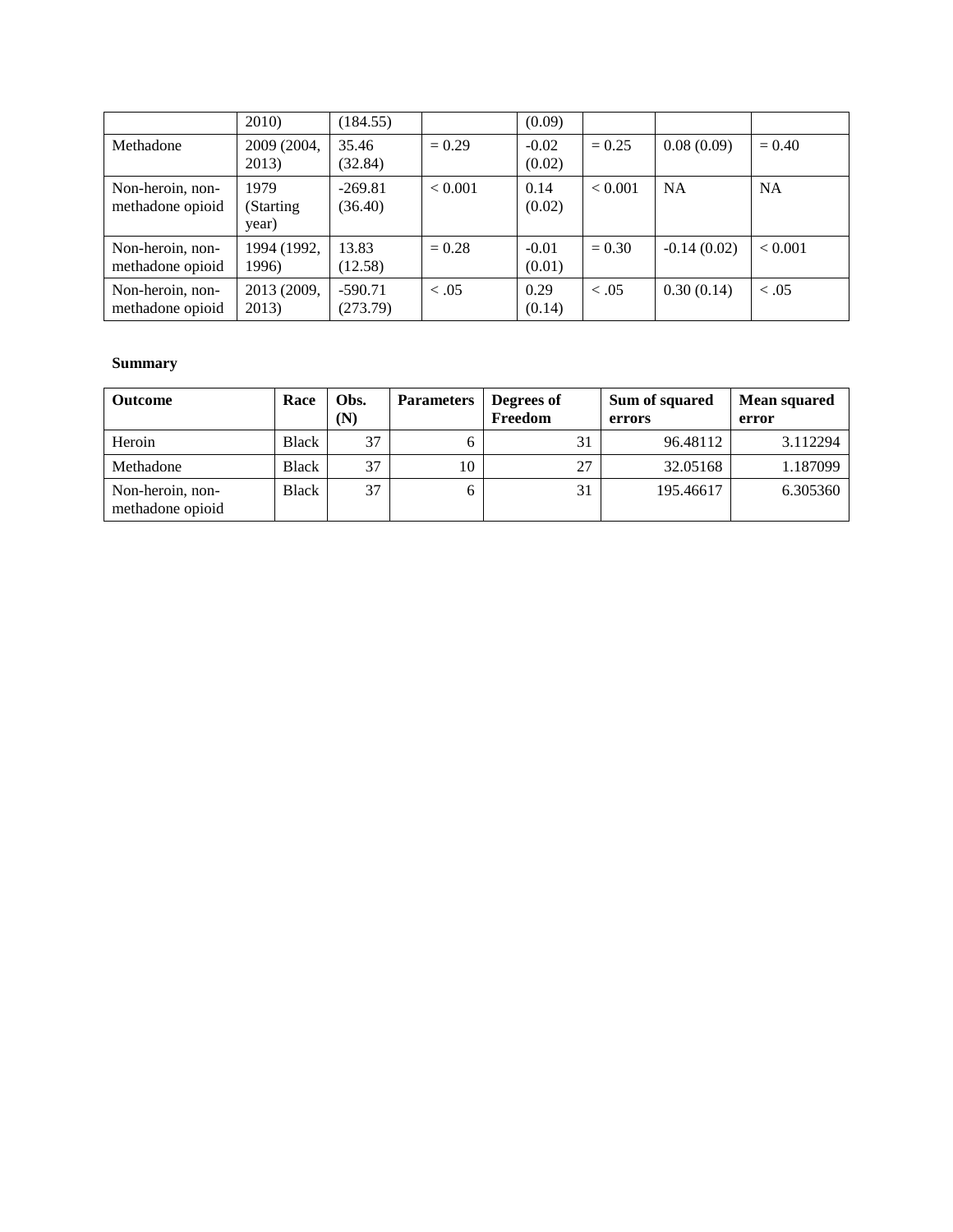**Web Table 7: Joinpoint results by ICD-10 opioid type for the white population, 1979–2015**

| <b>Average APC</b> |  |
|--------------------|--|
|--------------------|--|

| Race  | <b>Outcome</b> | Time period | Average APC (95% CI)    | $P$ value |
|-------|----------------|-------------|-------------------------|-----------|
| White | Heroin         | 1999-2015   | 13.05 (10.20, 15.96)    | < 0.001   |
| White | Methadone      | 1999-2015   | 9.19(6.62, 11.82)       | < 0.001   |
| White | Natural        | 1999-2015   | 8.90 (7.80, 10.01)      | < 0.001   |
| White | Other          | 1999-2015   | $-0.23$ $(-0.81, 0.36)$ | $= 0.42$  |
| White | Synthetic      | 1999-2015   | 17.06 (13.20, 21.06)    | < 0.001   |

## **Joinpoint Summary (Jump model)**

| Race  | Outcome   | <b>Time period</b> | APC (95% CI)                | P value  |
|-------|-----------|--------------------|-----------------------------|----------|
| White | Heroin    | 1999-2005          | $0.55$ ( $-3.82$ , $5.12$ ) | $= 0.79$ |
| White | Heroin    | 2005-2010          | 12.38 (4.62, 20.70)         | < 0.01   |
| White | Heroin    | 2010-2015          | 30.88 (27.05, 34.82)        | < 0.001  |
| White | Methadone | 1999-2003          | 42.72 (33.78, 52.26)        | < 0.001  |
| White | Methadone | 2003-2006          | 21.39 (8.30, 36.05)         | < 0.01   |
| White | Methadone | 2006-2015          | $-6.42$ $(-7.40, -5.43)$    | < 0.001  |
| White | Natural   | 1999-2010          | 12.81 (11.51, 14.12)        | < 0.001  |
| White | Natural   | 2010-2015          | $0.76(-1.78, 3.37)$         | $= 0.53$ |
| White | Other     | 1999-2015          | $-0.23$ $(-0.81, 0.36)$     | $= 0.42$ |
| White | Synthetic | 1999-2006          | 17.68 (11.30, 24.44)        | < 0.001  |
| White | Synthetic | 2006-2013          | $3.19(-1.66, 8.28)$         | $= 0.17$ |
| White | Synthetic | 2013-2015          | 78.70 (50.42, 112.29)       | < 0.001  |

# **Joinpoint Model Estimates**

| <b>Outcome</b> | <b>Year (95%)</b><br>$\mathbf{C}$ I | <b>Intercept</b><br>(SE) | Intercept $P$<br>Value | <b>Slope</b><br>(SE) | Slope $P$<br>Value | Change in<br>Slope (SE) | <b>Slope</b><br>Change $P$<br><b>Value</b> |
|----------------|-------------------------------------|--------------------------|------------------------|----------------------|--------------------|-------------------------|--------------------------------------------|
| Heroin         | 1979<br>(Starting)<br>year)         | $-11.38$<br>(39.35)      | $= 0.78$               | 0.01<br>(0.02)       | $= 0.79$           | <b>NA</b>               | <b>NA</b>                                  |
| Heroin         | 2005 (2001,<br>2008)                | $-234.28$<br>(63.45)     | < 0.01                 | 0.12<br>(0.03)       | < 0.01             | 0.11(0.04)              | < 0.05                                     |
| Heroin         | 2010 (2008,<br>2012)                | $-540.58$<br>(26.43)     | ${}_{< 0.001}$         | 0.27<br>(0.01)       | < 0.001            | 0.15(0.03)              | < 0.01                                     |
| Methadone      | 1979<br>(Starting)<br>year)         | $-712.28$<br>(57.22)     | < 0.001                | 0.36<br>(0.03)       | < 0.001            | <b>NA</b>               | <b>NA</b>                                  |
| Methadone      | 2003 (2001,<br>$2005$ )             | $-387.96$<br>(101.09)    | < 0.01                 | 0.19<br>(0.05)       | < 0.01             | $-0.16(0.06)$           | < 0.05                                     |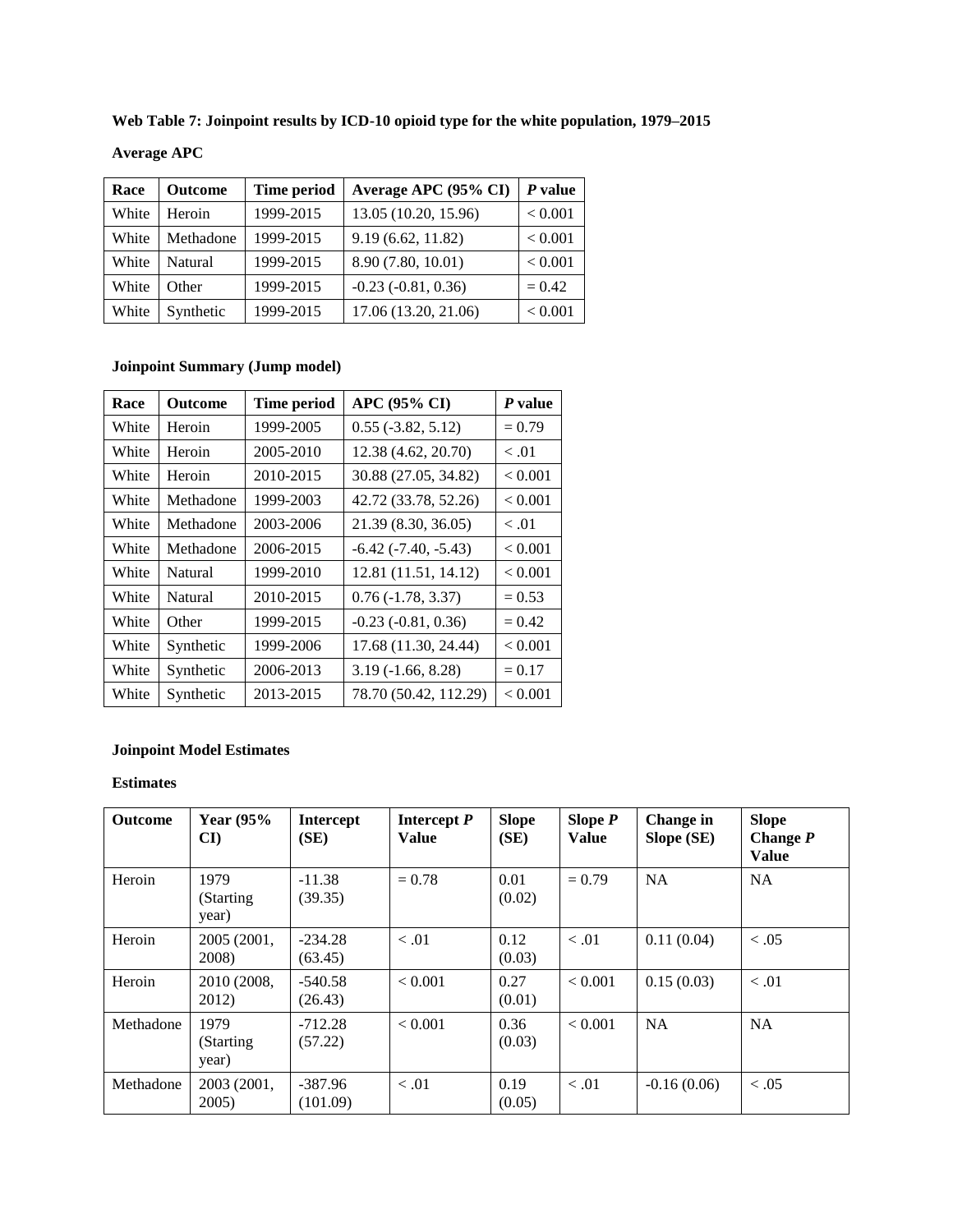| Methadone | 2006 (2005,<br>2008)        | 133.87<br>(9.37)       | < 0.001  | $-0.07$<br>(0.00) | < 0.001  | $-0.26(0.05)$ | < 0.001   |
|-----------|-----------------------------|------------------------|----------|-------------------|----------|---------------|-----------|
| Natural   | 1979<br>(Starting)<br>year) | $-240.83$<br>(10.67)   | < 0.001  | 0.12<br>(0.01)    | < 0.001  | <b>NA</b>     | <b>NA</b> |
| Natural   | 2010 (2007,<br>2011)        | $-13.79$<br>(23.59)    | $= 0.57$ | 0.01<br>(0.01)    | $= 0.53$ | $-0.11(0.01)$ | < 0.001   |
| Other     | 1979<br>(Starting)<br>year) | 4.56(5.50)             | $= 0.42$ | $-0.00$<br>(0.00) | $= 0.42$ | <b>NA</b>     | <b>NA</b> |
| Synthetic | 1979<br>(Starting)<br>year) | $-326.76$<br>(49.42)   | < 0.001  | 0.16<br>(0.02)    | < 0.001  | <b>NA</b>     | <b>NA</b> |
| Synthetic | 2006 (2003,<br>2010)        | $-63.07$<br>(42.77)    | $= 0.17$ | 0.03<br>(0.02)    | $= 0.17$ | $-0.13(0.03)$ | < 0.01    |
| Synthetic | 2013 (2012,<br>2013)        | $-1168.50$<br>(153.40) | < 0.001  | 0.58<br>(0.08)    | < 0.001  | 0.55(0.08)    | < 0.001   |

| <b>Outcome</b> | Race  | Obs.<br>(N) | <b>Parameters</b> | Degrees of<br>Freedom | Sum of squared<br>errors | <b>Mean squared</b><br>error |
|----------------|-------|-------------|-------------------|-----------------------|--------------------------|------------------------------|
| Heroin         | White | 17          | <sub>6</sub>      |                       | 179.42790                | 16.311627                    |
| Methadone      | White | 17          | <sub>6</sub>      |                       | 78.36266                 | 7.123878                     |
| Natural        | White | 17          | 4                 | 13                    | 195.82764                | 15.063665                    |
| Other          | White | 17          |                   | 15                    | 104.10104                | 6.940070                     |
| Synthetic      | White | 17          |                   |                       | 178.63099                | 16.239181                    |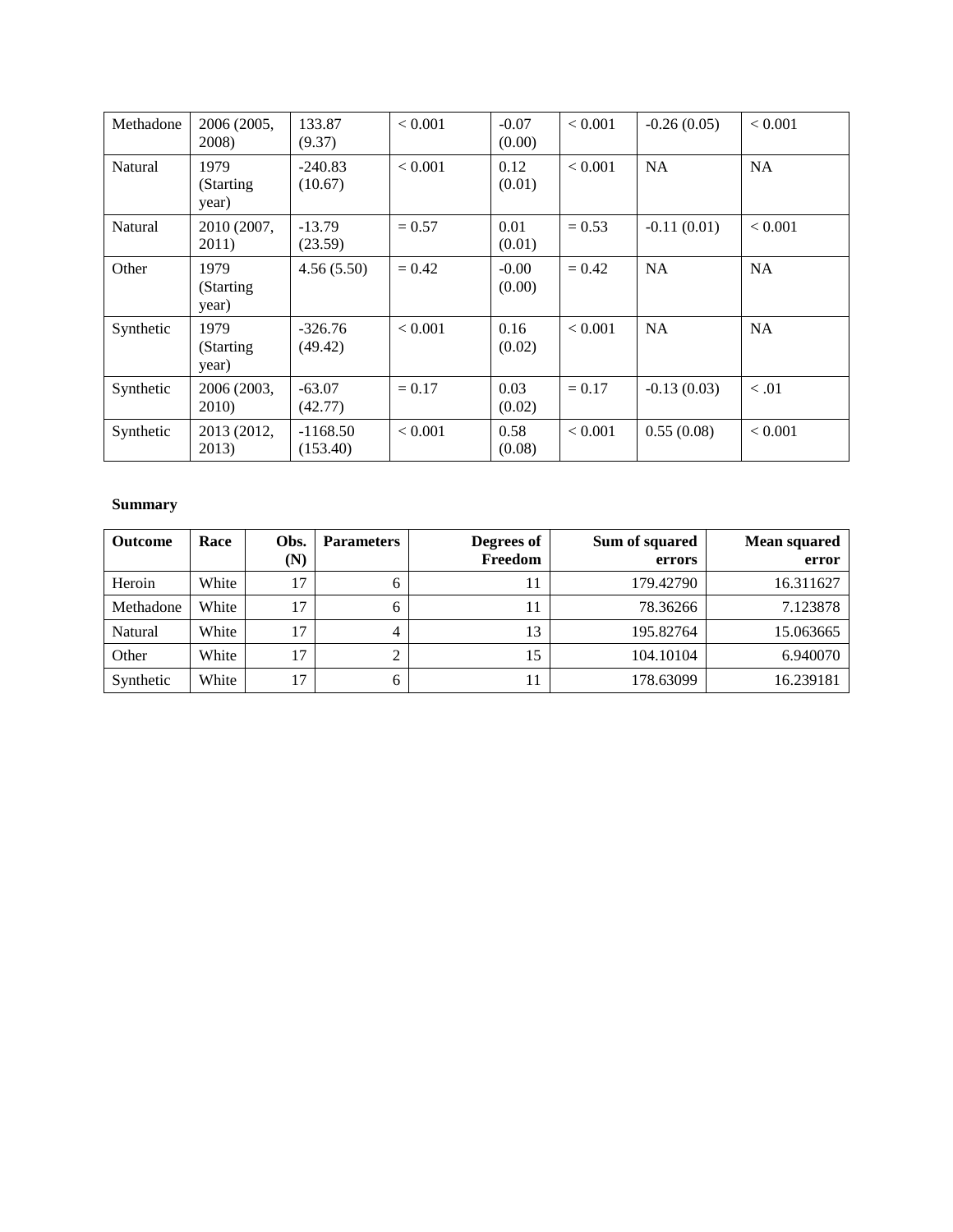**Web Table 8: Joinpoint results by ICD-10 opioid type for the black population, 1979–2015**

| <b>Average APC</b> |  |
|--------------------|--|
|--------------------|--|

| Race  | <b>Outcome</b>  | Time period | Average APC (95% CI)     | P value |
|-------|-----------------|-------------|--------------------------|---------|
|       | Black Heroin    | 1999-2015   | 9.02(6.83, 11.25)        | < 0.001 |
|       | Black Methadone | 1999-2015   | 6.21(4.14, 8.33)         | < 0.001 |
|       | Black Natural   | 1999-2015   | 8.16(7.66, 8.67)         | < 0.001 |
| Black | <b>Other</b>    | 1999-2015   | $-8.21$ $(-9.13, -7.29)$ | < 0.001 |
| Black | Synthetic       | 1999-2015   | 15.36 (0.67, 32.18)      | ~<~0.5  |

# **Joinpoint Summary (Jump model)**

| Race         | <b>Outcome</b> | <b>Time period</b> | <b>APC (95% CI)</b>       | P value  |
|--------------|----------------|--------------------|---------------------------|----------|
| <b>Black</b> | Heroin         | 1999-2010          | $-0.56$ $(-2.86, 1.79)$   | $= 0.61$ |
| <b>Black</b> | Heroin         | 2010-2015          | 33.46 (26.90, 40.37)      | < 0.001  |
| <b>Black</b> | Methadone      | 1999-2006          | 21.81 (16.69, 27.14)      | < 0.001  |
| <b>Black</b> | Methadone      | 2006-2015          | $-4.52$ $(-6.43, -2.56)$  | < 0.001  |
| <b>Black</b> | Natural        | 1999-2015          | 8.16(7.66, 8.67)          | < 0.001  |
| <b>Black</b> | <b>Other</b>   | 1999-2015          | $-8.21$ $(-9.13, -7.29)$  | < 0.001  |
| <b>Black</b> | Synthetic      | 1999-2013          | $6.09$ ( $-5.68$ , 19.32) | $= 0.29$ |
| <b>Black</b> | Synthetic      | 2013-2015          | 107.34 (-14.65, 403.72)   | $= 0.10$ |

#### **Joinpoint Model Estimates**

| <b>Outcome</b> | <b>Year (95%)</b><br>CI)    | <b>Intercept</b><br>(SE) | Intercept $P$<br><b>Value</b> | <b>Slope</b><br>(SE) | Slope $P$<br><b>Value</b> | Change in<br>Slope (SE) | <b>Slope</b><br>Change $P$<br><b>Value</b> |
|----------------|-----------------------------|--------------------------|-------------------------------|----------------------|---------------------------|-------------------------|--------------------------------------------|
| Heroin         | 1979<br>(Starting)<br>year) | 11.06<br>(21.51)         | $= 0.62$                      | $-0.01$<br>(0.01)    | $= 0.61$                  | <b>NA</b>               | <b>NA</b>                                  |
| Heroin         | 2010 (2009,<br>2011)        | $-580.48$<br>(46.59)     | < 0.001                       | 0.29<br>(0.02)       | < 0.001                   | 0.29(0.03)              | < 0.001                                    |
| Methadone      | 1979<br>(Starting)<br>year) | $-395.89$<br>(39.43)     | < 0.001                       | 0.20<br>(0.02)       | < 0.001                   | NA                      | <b>NA</b>                                  |
| Methadone      | 2006 (2004,<br>2007)        | 92.54<br>(18.71)         | < 0.001                       | $-0.05$<br>(0.01)    | < 0.001                   | $-0.24(0.02)$           | < 0.001                                    |
| Natural        | 1979<br>(Starting)<br>year) | $-157.40$<br>(4.42)      | < 0.001                       | 0.08<br>(0.00)       | < 0.001                   | <b>NA</b>               | <b>NA</b>                                  |
| Other          | 1979<br>(Starting)<br>year) | 172.09<br>(9.45)         | < 0.001                       | $-0.09$<br>(0.00)    | < 0.001                   | <b>NA</b>               | <b>NA</b>                                  |
| Synthetic      | 1979                        | $-119.62$                | $= 0.29$                      | 0.06                 | $= 0.30$                  | <b>NA</b>               | <b>NA</b>                                  |